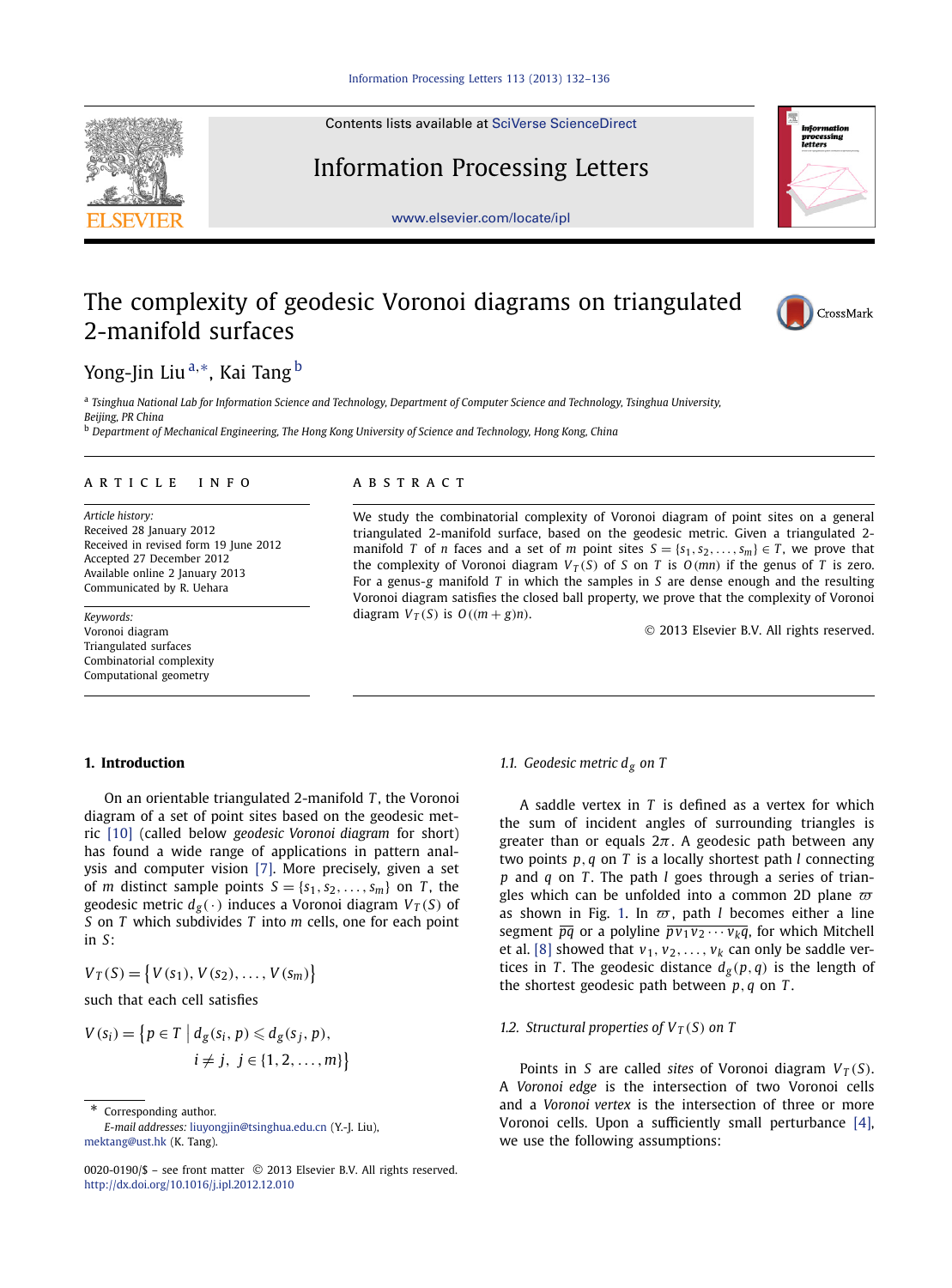<span id="page-1-0"></span>

**Fig. 1.** Geodesic paths inside triangles  $(t_1, t_2, t_3, t_4, t_5)$  folded into a plane. For the source point *p*, if the inquiry point  $q \in I_1$ , then the shortest path is a line  $\overline{pq}$ ; if  $q \in I_2$  (or  $q \in I_3$ ), the shortest path is a polyline  $\overline{p v_1 q}$ (or  $\overline{pv_1v_2q}$ ).

**Assumption 1.** No vertices in *T* have the same geodesic distance to any two sites in *S*.

**Assumption 2.** Any saddle vertex in *T* has a unique geodesic path to each site in *S*.

Given Assumption 1, we have:

- Each Voronoi edge is 1D, i.e., homeomorphic to either a line segment or a circle.
- All Voronoi cells are bounded by Voronoi edges, mutually exclusive or semi-exclusive, and  $\bigcup_{i=1}^{m} V(s_i) = T$ .

For a triangulated 2-manifold *T* of arbitrary genus, any Voronoi cell  $V(s_i)$  is path-connected, possibly bounded by several closed Voronoi edges. Different from planar Voronoi diagram, a Voronoi edge in  $V_T(S)$  may be closed itself, i.e., without ending at a Voronoi vertex. Fig. 2 shows such an example. Any Voronoi edge is a trimmed bisector of two sites in *S* on *T*. We assign a *binary relation*  $(s_i, v_i)$ to each point *p* inside a Voronoi cell  $V(s_i)$ , where  $v_i$  is the closest saddle vertex to *p* in the geodesic path connecting  $s_i$  and p, or  $v_i = s_i$  if there is no saddle vertex in the path. For each point in the Voronoi edge, it corresponds to two binary relations  $(s_i, v_i)$  and  $(s_j, v_j)$ , and we use  $B_{s_i s_i}(v_i, v_j)$  to denote the portion in a Voronoi edge contributed by  $(s_i, v_i)$ ,  $(s_i, v_j)$ .



**Fig. 3.** Breakpoints (shown in red) in a Voronoi edge  $B_{pq}$  shared by two Voronoi cells  $V(p)$  and  $V(q)$ .  $B_{pq}$  consists of three portions,  $B_{pq}(p,q)$ ,  $B_{pq}(v_1, q)$ ,  $B_{pq}(v_2, q)$ . The shaded hole can be a polygonal obstacle such as a prism of sufficient height. (For interpretation of the references to color in this figure legend, the reader is referred to the web version of this article.)

**Definition 1.** A breakpoint in a Voronoi edge  $B_{s_i s_j}$  contributed by sites  $s_i, s_j$ , is a transition point at which the portion of the Voronoi edge changed from  $B_{s_i s_j}(v_i, v_j)$  to  $B_{s_i s_i}(v_k, v_l)$ , where the unordered pairs  $(v_i, v_j) \neq (v_k, v_l)$ .

Fig. 3 shows an illustration of breakpoint definition. We define the *combinatorial complexity* of  $V_T(S)$  to be the total number of breakpoints, Voronoi vertices, Voronoi edges and Voronoi cells in  $V_T(S)$ .

#### *1.3. Related work*

Moet et al. [\[9\]](#page-4-0) studied a special triangulated surface, called *realistic terrain*, which is a piecewise-linear continuous function defined over a planar triangulation. Moet et al. showed that the Voronoi diagram of *m* sites on an *n*-face realistic terrain has complexity  $\Omega(n + m\sqrt{n})$  and *O*<sup> $(n + m)$ </sup>  $\sqrt{n}$ . Aronov et al. [\[1\]](#page-4-0) improved the results in [\[9\]](#page-4-0) and showed that the worse-case complexity of the Voronoi diagram on a realistic terrain is *Θ(n*+*m*√*<sup>n</sup> )*. Cabello et al. [\[2\]](#page-4-0) studied the higher-order Voronoi diagrams on triangulated surfaces and showed that the sum of the combinatorial complexities of the order- *j* Voronoi diagrams of *m* sites on an *n*-face triangulated surface, for  $j = 1, 2, ..., k$ , is  $O(k^2n^2 + k^2m + kmn)$ . Note that the work in [\[2\]](#page-4-0) used



**Fig. 2.** The Voronoi diagram of sites in *S* (shown in grey points) on a 2-manifold model. All the Voronoi edges (shown in red) are homeomorphic to a circle and there is no Voronoi vertex in this diagram. The Voronoi cell *V (sm)* has *m* − 1 closed Voronoi edges. (For interpretation of the references to color in this figure legend, the reader is referred to the web version of this article.)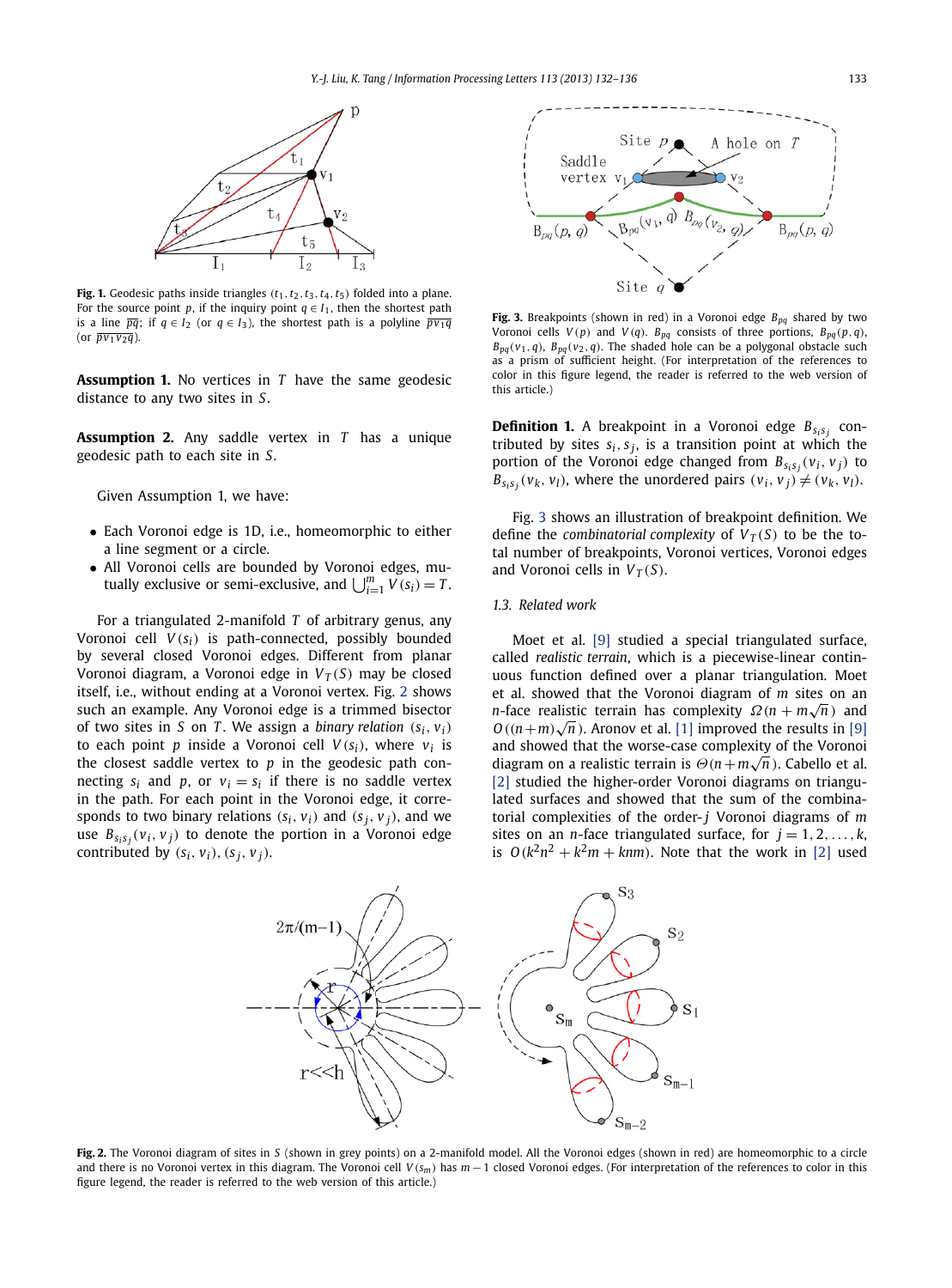a different meaning of combinatorial complexity, by including the number of edges on *T* that are crossed by Voronoi edges as breakpoints. Our definition of breakpoints is consistent with the ones in [\[1,9\].](#page-4-0)

#### *1.4. Our results*

We study the combinatorial complexity of Voronoi diagram  $V_T(S)$  on a general triangulated surface *T*. Previous work [\[1,9\]](#page-4-0) on a special terrain model gave the lower bound  $\Omega(n + m\sqrt{n})$ . But for a general surface *T* of arbitrary genus, no upper bound is provided. We present a simple yet effective proof, showing that the complexity of Voronoi diagram of *m* sites on a general *n*-face *T* is *O(mn)* if the genus of *T* is zero. For *T* of genus-*g*  $(g > 0)$  in which the samples in *S* are dense enough, we show that the complexity of Voronoi diagram  $V_T(S)$  is bounded by *O((m* + *g)n)*.

### **2. Complexity of breakpoints in a Voronoi edge**

In  $V_T(S)$ ,  $B_{S_iS_j}$  is denoted as the Voronoi edge contributed by sites  $s_i, s_j$ . At each breakpoint  $bk_i$  on  $B_{s_i,s_j}$ , the shortest path from  $bk_i$  to  $s_i$  (or  $s_j$ ) is not unique. Without loss of generality, let *bki* have two shortest paths  $P_{s_i}(v_r)$ ,  $P_{s_i}(v_s)$  to  $s_i$ ,  $v_r \neq v_s$ , where paths  $P_{s_i}(v_r)$ ,  $P_{s_i}(v_s)$ go through respectively saddle vertices  $v_r$ ,  $v_s$  in the binary relations assigned to  $bk_i$ . Given that paths  $P_{S_i}(v_r)$ ,  $P_{S_i}(v_s)$ cannot intersect each other (based on Assumption 2) and they are both completely contained in the Voronoi cell  $V(s_i)$ , we denote the connected region in  $V(s_i)$  by *Area*( $P_{s_i}(v_r)$ ,  $P_{s_i}(v_s)$ ) whose boundaries are formed by *P<sub>Si</sub>*( $v_r$ )∪  $P_{S_i}(v_s)$ .

**Property 1.** *Area*( $P_{s_i}(v_m)$ ,  $P_{s_i}(v_n)$ )  $\in V(s_i)$  *can enclose one or more Voronoi cells*  $V(s_{k_r})$ *,*  $r = 1, 2, ..., l$ *,*  $l < m$ *,*  $s_{k_r} \neq s_i$ *,*  $s_{k_r} \neq s_j$ .

We demonstrate this property by constructing an example. We put a cone of sufficient hight at the shaded hole in the configuration shown in Fig. [3](#page-1-0) and redraw it in Fig. 4. Let  $bk_r$  be a breakpoint in the edge  $B_{s_i s_j}$ . In  $V(s_i)$ , there are two shortest paths  $P_{s_i}(v_1), P_{s_i}(v_2)$  from  $bk_r$  to  $s_i$ . Let site  $s_k$  sit on the apex of the cone. Since the height of the cone is sufficient large,  $Area(P_{s_i}(v_1), P_{s_i}(v_2)) \in V(s_i)$ completely encloses the Voronoi cell  $V(s_k)$ . Similarly if we put more cones inside  $Area(P_{s_i}(v_1), P_{s_i}(v_2))$  akin to the fingers in a hand and put a site on the apex of each cone, the Voronoi cells of these sites will be all enclosed by  $Area(P_{s_i}(v_1), P_{s_i}(v_2))$ . In this case, the shortest paths  $P_{s_i}(v_1)$ ,  $P_{s_i}(v_2)$  are not homologous in  $V(s_i)$ .

One Voronoi cell  $V(s_i)$  may be multiple-connected and let  $L(s_i)$  be one of its closed boundaries. Denote all breakpoints in  $L(s_i)$  as  $BK_{L(s_i)} = \{bk_1, bk_2, ..., bk_s\}$  and  $SV_{L(s_i)} =$  $\{sv_1, sv_2, \ldots, sv_t\}$  as the union of all saddle vertices in  $V(s_i)$  that constitute binary relations with  $BK_{L(s_i)}$ . Breakpoints in *BKL(si)* are ordered such that when one walks from  $bk_{(j \mod s)}$  to  $bk_{(j+1 \mod s)}$ , the interior of  $V(s_i)$  always lies to the left hand side. Whenever there is no risk of confusion, we omit the operator mod *s* below.



**Fig. 4.**  $Area(P_{S_i}(v_1), P_{S_i}(v_2))$  in the Voronoi cell  $V(S_i)$  encloses another Voronoi cell  $V(s_k)$ , where the path  $P_{s_i}(v_1)$  starts from  $s_i$  to breakpoint  $bk_r$  through  $v_1$ , and  $P_{s_i}(v_2)$  through  $v_2$ , and site  $s_k$  sits on an apex of a cone of sufficient height.

**Lemma 1.** *Each saddle vertex in*  $SV_{L(s_i)}$  *can devote to at most two breakpoints in BKL(si). Here* "*an sv devotes to a bk*" *means there is a shortest path from bk to a site through sv.*

**Proof.** breakpoints in  $BK_{L(s_i)}$  separate  $L(s_i)$  into pieces. For any point inside each piece, there is only one shortest path to  $s_i$  going through a saddle vertex  $sv \in SV_{L(s_i)}$ . Since *sv* enters and leaves the binary relations for points in one piece at two endpoints, *sv* devotes to these two breakpoints. Assume *sv* devotes to three breakpoints in  $BK_{L(s_i)}$ . Then two cases exist. First, the three breakpoints  $bk_i, bk_{i+1}, bk_{i+2}$  devoted by *sv* are consecutive along the Voronoi edge (Fig. [5](#page-3-0) left). In this case, points in the piece  $pe_1 = (bk_i, bk_{i+1})$  and points in the piece  $pe_1 =$  $(bk_{i+1}, bk_{i+2})$  have the same binary relation indicating the shortest path to  $s_i$ , and then  $bk_{i+1}$  cannot be a breakpoint. In the second case, *sv* devotes to  $bk_i, bk_{i+1}, bk_w, w > i+2$ or  $w < i - 1$ . In this case, however, either the shortest path from  $bk_{i+2}$  to  $s_i$  or the shortest path from  $bk_{i-1}$  to  $s_i$  must intersect the path  $P_{s_i}(sv)$  started at  $bk_w$  (Fig. [5](#page-3-0) right), a contradiction to the fact that given Assumption 2, two shortest paths to  $s_i$  cannot intersect each other.  $\Box$ 

Denote the number of saddle vertices in  $V(s_i)$  as  $sn(s_i)$ . Since any Voronoi edge *e* is incident to two Voronoi cells of  $s_i$  and  $s_j$ , the number of breakpoints in *e* is at most  $2(sin(s_i) + sn(s_i)).$ 

#### **3. Complexity of**  $V_T(S)$  **on** *T* **of genus-0**

**Lemma 2.** *The number of the Voronoi vertices and Voronoi edges in*  $V_T(S)$  *on a genus-0 T is*  $O(m)$ *, where m = #S is the cardinality of S.*

**Proof.** Denote #*Φ* as the cardinality of set *Φ*. Let  $G(Ver(V_T(S)), Eg(V_T(S)))$  be the graph made up of all Voronoi vertices  $Ver(V_T(S))$  and all Voronoi edges *Eg*( $V_T(S)$ ) in  $V_T(S)$ . By Property 1, there may be some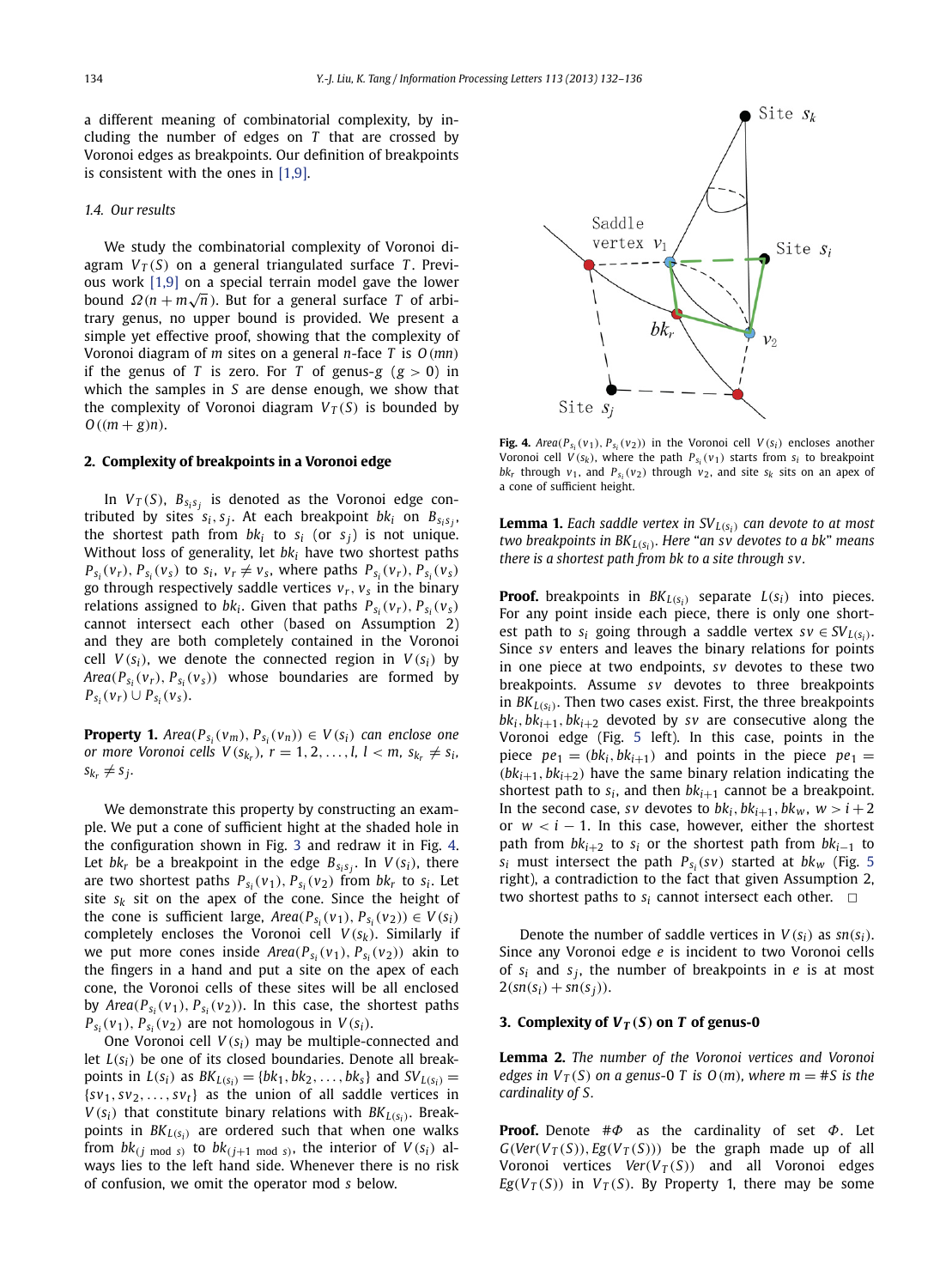<span id="page-3-0"></span>

**Fig. 6.** Proof of Lemma 2. Left: the Voronoi diagram  $V_T(S)$ . Middle: the simple graph G' by adding auxiliary nodes. Right: the 2-connected graph G'' by adding auxiliary edges.

Voronoi cells  $V(s_i)$  that are completely surrounded by another Voronoi cell  $V(s_i)$ ,  $i \neq j$ . Refer to Fig. 6 left. Let  $E_g(V_T(S)) = E_{loop} \cup E_{piece}$ , where  $E_{loop}$  is the subset of Voronoi edges, each of which is homeomorphic to a circle and *Epiece* is the subset of Voronoi edges, each of which is homeomorphic to a line segment. We introduce three auxiliary nodes into each edge in *Eloop* and one auxiliary node into each edge in *Epiece*, as shown in Fig. 6 middle. Denote the resulting graph by  $G' = (V', E')$ , where  $\#V' =$  $#Ver + \#E_{piece} + 3\#E_{loop}$  and  $\#E' = 2\#E_{piece} + 3\#E_{loop}$ . *G'* is a simple graph but may not be 2-connected. We add edges between vertices from different components in *G* , leading to a 2-connected graph *G*<sup>"</sup> as shown in Fig. 6 right. Denote the edges in  $G'' \setminus G'$  by  $E_{add}$ . By Fary's theorem,  $G''$ on a genus-0 *T* has a planar embedding and thus Euler's formula holds. Note that there are *m* faces in *G'* and each new added edge in *Eadd* can split one Voronoi cell into at most two. We have

$$
\#E'' - \#V'' + 2 \leq m + \#E_{add}
$$

Since

$$
\#E'' = \#E' + \#E_{add}, \qquad \#V'' = \#V'
$$

$$
\#V' = \#Ver + \#E_{piece} + 3 \#E_{loop}
$$

$$
#E' = 2#E_{piece} + 3#E_{loop}
$$

we have

# $E_{piece}$   $-$  #Ver  $+$  2  $\leqslant$   $m$ 

 $Since 2#E<sub>piece</sub> \geqslant 3#Ver$  and  $#E<sub>loop</sub> \leqslant m$ , we have  $#Ver =$ *O*(*m*) and #*Eg* = *O*(*m*). □

**Theorem 1.** *The combinatorial complexity of*  $V_T(S)$  *on T of genus-*0 *is O(mn), where n is the number of faces in T .*

**Proof.** By Lemma 1, each Voronoi edge can have at most *O(n)* breakpoints. Given Lemma 2, there are totally *O(mn)* breakpoints and  $O(m + n)$  Voronoi vertices, edges and cells.  $\square$ 

### **4. Complexity of**  $V_T(S)$  **on** *T* **of genus-***g*

*VT (S)* is called an *intrinsic Voronoi diagram* which satisfies the closed ball property [\[5\]](#page-4-0) if and only if:

- Each Voronoi cell is a closed topological disk.
- The intersection of two Voronoi cells is either empty or a single Voronoi edge.
- The intersection of three Voronoi cells is either empty or a single Voronoi vertex.

It was shown in [\[3,6\]](#page-4-0) that given a sampling *S* of *T* , if ∀*x* ∈ *T*, ∃*s*<sub>*i*</sub> ∈ *S*, such that *s*<sub>*i*</sub> ∈ *B*(*x*,  $\rho_m(x)$ ), then  $V_T(S)$ satisfies the closed ball property, where  $B(x, r) = \{y \in T:$  $d_g(x, y) < r$ ,  $\rho_m(x) = \min\{conv(x), \frac{1}{2} \, inj(x)\}$ ,  $conv(x)$  and  $inj(x)$  are convexity radius and injectivity radius of *x*, respectively [\[3\].](#page-4-0)

**Lemma 3.** *The number of the Voronoi vertices and edges in an intrinsic Voronoi diagram*  $V_T(S)$  *on the genus-g T is*  $O(m + g)$ *, where*  $m = \text{\#S}$ .

**Proof.** Since  $V_T(S)$  satisfies the closed ball property, it is proved in [\[3\]](#page-4-0) that the dual of  $V_T(S)$  exists and is a proper triangulation of the underlying 2-manifold. So the Euler's formula #*Edge*  $-$  #Vertex  $+ 2 - 2g =$  #*Face* is applicable to  $V_T(S)$ .  $\Box$